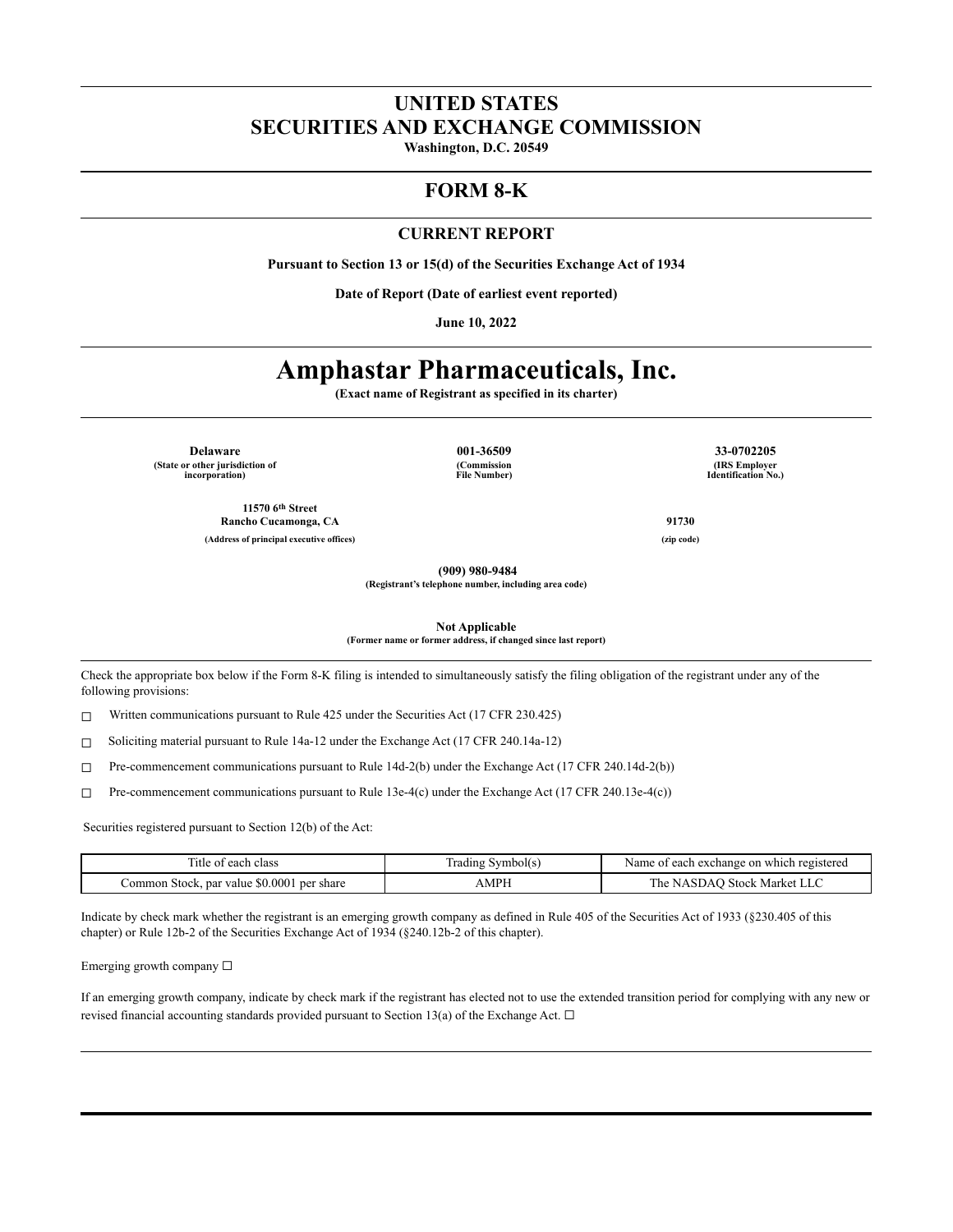## **ITEM 5.07. Submission of Matters to a Vote of Security Holders.**

On June 10, 2022, the Company held its Annual Meeting virtually via a live webcast. The stockholders of the Company voted on the following items at the Annual Meeting:

- 1. To elect three Class III directors to serve until the 2025 annual meeting of stockholders or until their respective successors are duly elected and qualified;
- 2. To ratify the appointment of Ernst & Young LLP as the Company's independent registered public accounting firm for the Company's fiscal year ending December 31, 2022; and
- 3. To approve, on an advisory basis, the compensation of our named executive officers.

The voting results for the proposals are detailed below.

#### *1. Election of Directors*

| <b>Nominee</b>       | For        | Against    | Abstained | <b>Broker Non-</b><br>votes |
|----------------------|------------|------------|-----------|-----------------------------|
| Jack Yongfeng Zhang  | 31,356,354 | 6,968,191  | 254,748   | 4,805,559                   |
| <b>Richard Prins</b> | 28,273,064 | 10,046,064 | 260,165   | 4,805,559                   |
| Diane Gerst          | 25,594,041 | 12,729,425 | 255,827   | 4,805,559                   |

Each director nominee was duly elected to serve until the 2025 annual meeting of stockholders and until his or her successor is duly elected and qualified.

#### *2. Ratification of Appointment of Independent Registered Public Accounting Firm*

| For                         | Against    | <b>\bstained</b> | <b>Broker Non-votes</b>                |
|-----------------------------|------------|------------------|----------------------------------------|
| 5062<br>$\sim$<br>__<br>. . | 570<br>696 | 28.646           | N/A<br>the contract of the contract of |

The stockholders ratified the appointment of Ernst & Young LLP as the Company's independent registered public accounting firm for the fiscal year ending December 31, 2022.

## *3. The Compensation of our Named Executive Of icers*

| For                         | <b>gainst</b> | hstained                  | Broker .<br>Non-votes      |
|-----------------------------|---------------|---------------------------|----------------------------|
| AO<br><sup>- 2</sup> 48.4ა. | 1.234         | $-$<br>$\Omega$<br>، د.ده | $- - -$<br>80 <sup>5</sup> |